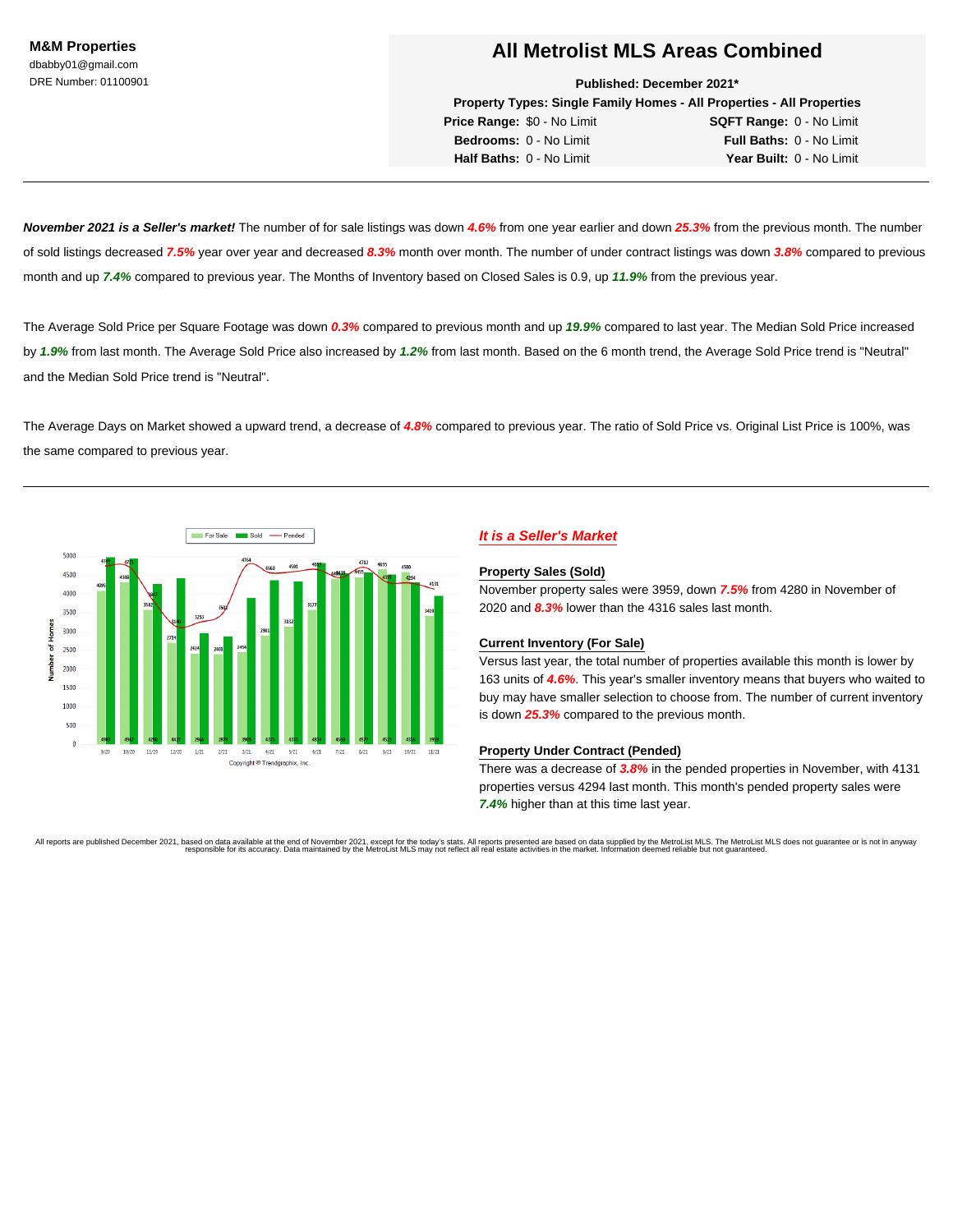#### **Published: December 2021\***

**Property Types: Single Family Homes - All Properties - All Properties**

**Price Range:** \$0 - No Limit **SQFT Range:** 0 - No Limit **Bedrooms:** 0 - No Limit **Full Baths:** 0 - No Limit **Half Baths:** 0 - No Limit **Year Built:** 0 - No Limit

## **The Average Sold Price per Square Footage is Neutral\***

The Average Sold Price per Square Footage is a great indicator for the direction of property values. Since Median Sold Price and Average Sold Price can be impacted by the 'mix' of high or low end properties in the market, the Average Sold Price per Square Footage is a more normalized indicator on the direction of property values. The November 2021 Average Sold Price per Square Footage of \$313 was down **0.3%** from \$314 last month and up **19.9%** from \$261 in November of last year.

\* Based on 6 month trend – Appreciating/Depreciating/Neutral





## **The Days on Market Shows Upward Trend\***

The average Days on Market (DOM) shows how many days the average property is on the market before it sells. An upward trend in DOM trends to indicate a move towards more of a Buyer's market, a downward trend indicates a move towards more of a Seller's market. The DOM for November 2021 was 20, up **5.3%** from 19 days last month and down **4.8%** from 21 days in November of last year.

## **The Sold/Original List Price Ratio is Falling\*\***

The Sold Price vs. Original List Price reveals the average amount that sellers are agreeing to come down from their original list price. The lower the ratio is below 100% the more of a Buyer's market exists, a ratio at or above 100% indicates more of a Seller's market. This month Sold Price vs. Original List Price of 100% is the same as last month and the same as in November of last year.

\* Based on 6 month trend – Upward/Downward/Neutral

\*\* Based on 6 month trend - Rising/Falling/Remains Steady

All reports are published December 2021, based on data available at the end of November 2021 bases for the today's stas. All reports for essual and a super on the Metroliat MLS most pain any servent of the MetroList MLS ma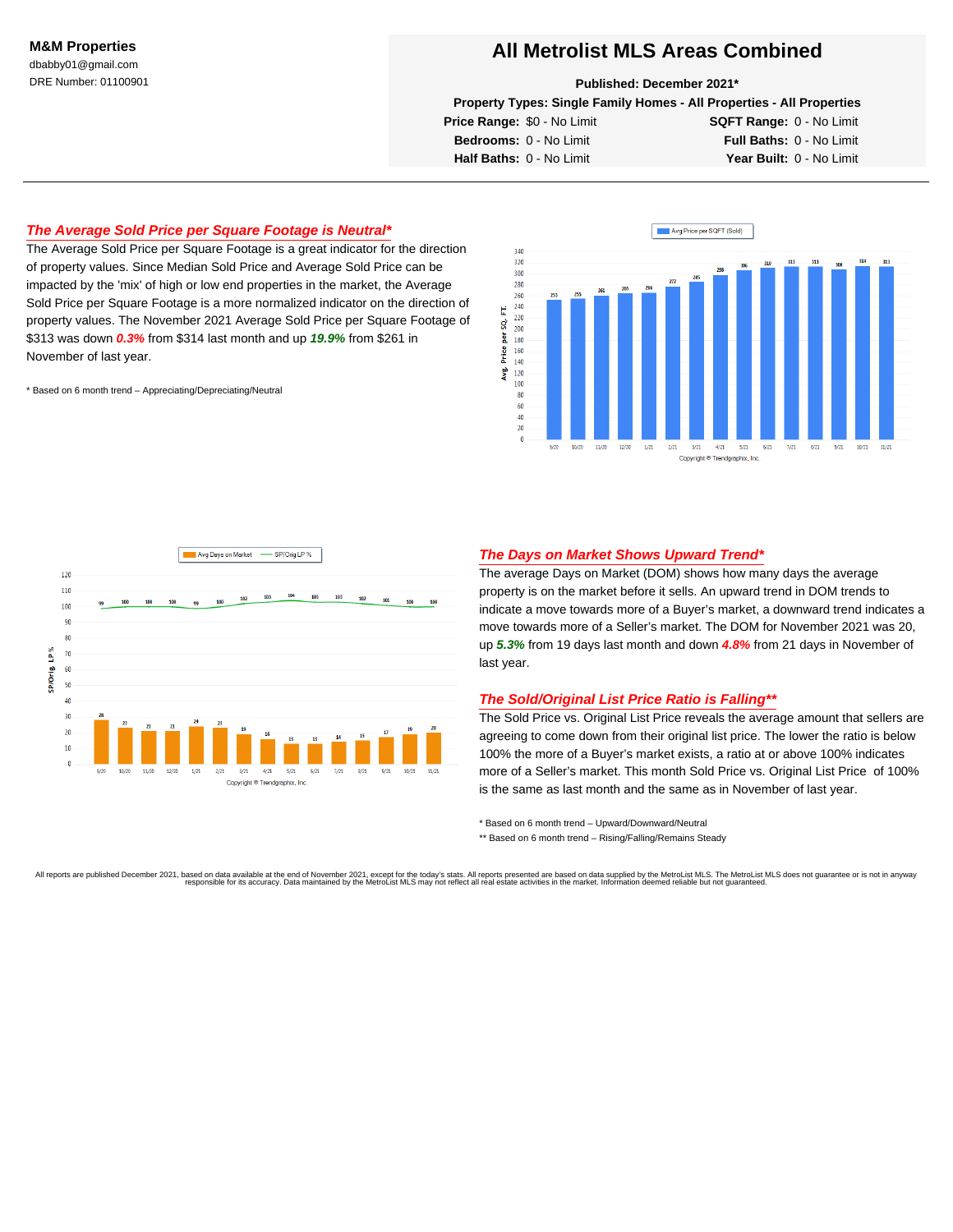#### **Published: December 2021\***

**Property Types: Single Family Homes - All Properties - All Properties**

**Price Range:** \$0 - No Limit **SQFT Range:** 0 - No Limit **Bedrooms:** 0 - No Limit **Full Baths:** 0 - No Limit **Half Baths:** 0 - No Limit **Year Built:** 0 - No Limit

**The Average For Sale Price is Neutral\***

The Average For Sale Price in November was \$757,000, up **4.1%** from \$727,000 in November of 2020 and up **3.3%** from \$733,000 last month.

#### **The Average Sold Price is Neutral\***

The Average Sold Price in November was \$587,000, up **15.8%** from \$507,000 in November of 2020 and up **1.2%** from \$580,000 last month.

## **The Median Sold Price is Neutral\***

The Median Sold Price in November was \$525,000, up **16.9%** from \$449,000 in November of 2020 and up **1.9%** from \$515,000 last month.

\* Based on 6 month trend – Appreciating/Depreciating/Neutral





## **It is a Seller's Market\***

A comparatively lower Months of Inventory is more beneficial for sellers while a higher months of inventory is better for buyers.

\*Buyer's market: more than 6 months of inventory Seller's market: less than 3 months of inventory Neutral market: 3 – 6 months of inventory

#### **Months of Inventory based on Closed Sales**

The November 2021 Months of Inventory based on Closed Sales of 0.9 was increased by **11.9%** compared to last year and down **18.8%** compared to last month. November 2021 is Seller's market.

## **Months of Inventory based on Pended Sales**

The November 2021 Months of Inventory based on Pended Sales of 0.8 was decreased by **10.7%** compared to last year and down **28.1%** compared to last month. November 2021 is Seller's market.

All reports are published December 2021, based on data available at the end of November 2021, bacept for the today's stars. All reports in especies to a based on the Metrolist MLS may set all real estate activities in the